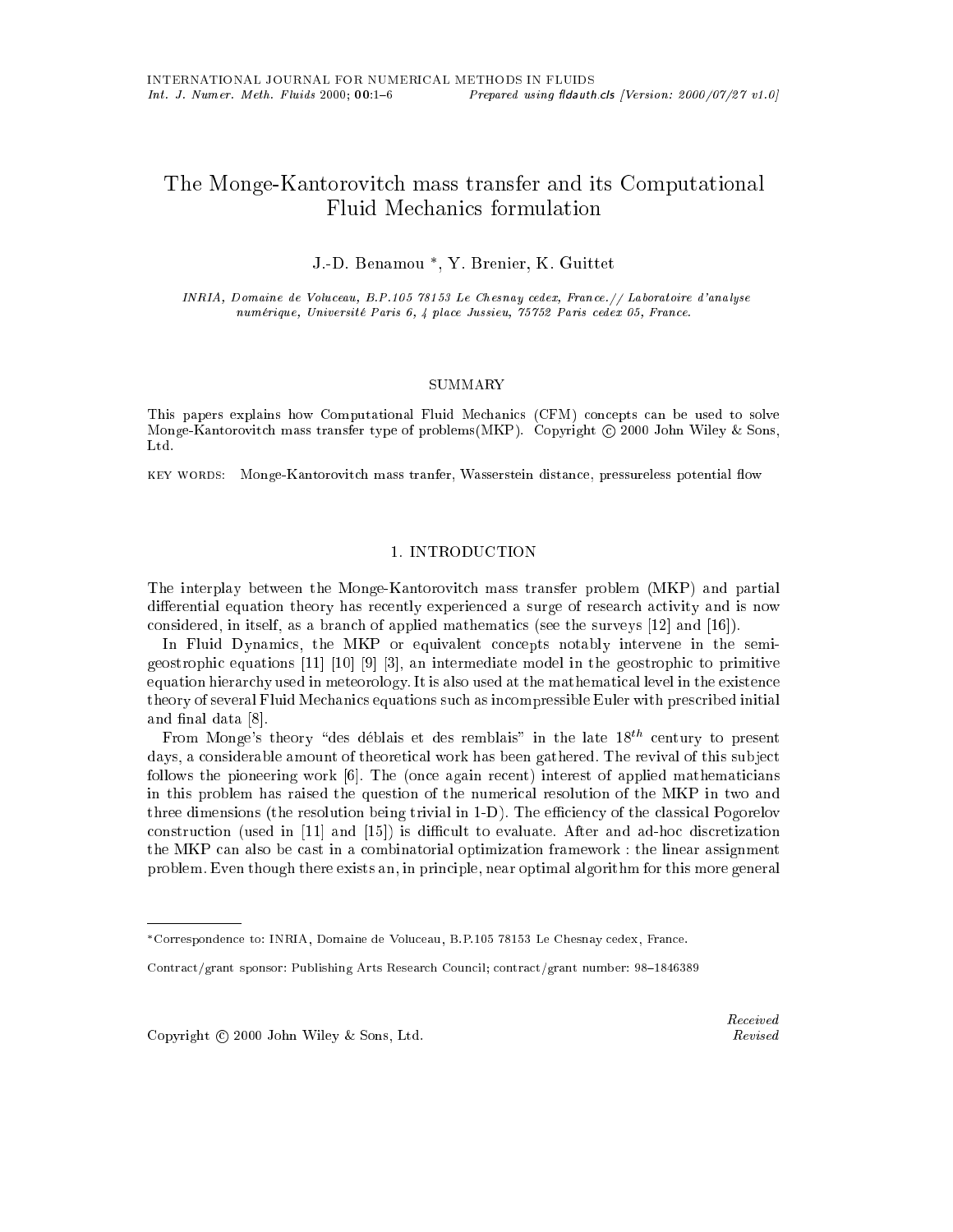problem  $[1]$ , the bridge from theory to practice turns out to be difficult to cross probably because of a huge unestimated constant affecting the cost of this simplex type method.

We recently established a "Computational Fluid Mechanics" (CFM) type formulation for the MKP in which the unknowns satisfy a simple gas dynamic model with prescribed initial and final densities  $[4]$ . Quite remarkably it is now the reverse application of CFM to the MKP which allows us to construct a robust and efficient numerical solver. Moreover, the CFM approach seems to be quite versatile. The formulation and the numerical method generalizes for instance to a multi-phasic context [5] and also to a mixed  $\text{MKP}/L^2$  interpolation problem [2].

This paper reviews the material contained in [4], [5], [2] and [14].

#### 2. THE MKP

A simple and modern formulation of the problem is the following : two bounded, positive measurable functions  $\rho_0$  and  $\rho_T$  with compact support in  $\mathbb{R}^d$  are given. They are called densities. We further require that they have the same mass, normalized to 1 :

$$
\int_{\mathbb{R}^d} \rho_0(x) dx = \int_{\mathbb{R}^d} \rho_T(x) dx = 1.
$$
\n(1)

The problem now is to select a mapping M from  $\mathbb{R}^d$  to  $\mathbb{R}^d$  which achieves the "transport" from  $\rho_0$  to  $\rho_T$  in the following sense : for all Borel subsets  $A \subset \mathbb{R}^d, \ M$  satisfies

$$
\int_{M^{-1}(A)} \rho_0(x) \, dx = \int_A \rho_T(x) \, dx. \tag{2}
$$

Equation (2) is a weak formulation of the so called Jacobian equation

$$
det(DM(x))\rho_T(M(x)) = \rho_0(x),\tag{3}
$$

which can be derived when M is a smooth one-to-one map. Here  $det(DM)$  is the determinant of the Jacobi matrix of  $M$  and represents the rate of compression or spreading of the mass induced by the map  $x \mapsto M(x)$  (we recall that  $\rho_0$  and  $\rho_T$  and M must satisfy (3)). The Jacobian problem is clearly under-determined (when transferring Dirac masses for instance, any permutation of the loaded points gives rise to an admissible mapping) and it is natural to select among the maps satisfying (2) those which are optimal in a suitable sense. The Monge-Kantorovitch problem consists in choosing the mapping M which satisfies the constraint  $(2)$ and minimizes the "transportation" cost

$$
C(M) = \int_{\mathbb{R}^d} \|x - M(x)\|^2 \rho_0(x) dx.
$$
 (4)

Roughly speaking,  $||x-M(x)||^2 \rho_0(x)$  is the travelled distance squared, weighted by the amount of the transferred mass. This point-wise interpretation is restrictive and relies on the hypothesis that M is smooth and one-to-one. The class of mappings M satisfying  $(2)$  is of course much wider and allows for instance to pointwise "split" or "coalescing" mass. Considering this wider class is also the key to the main theoretical results [6].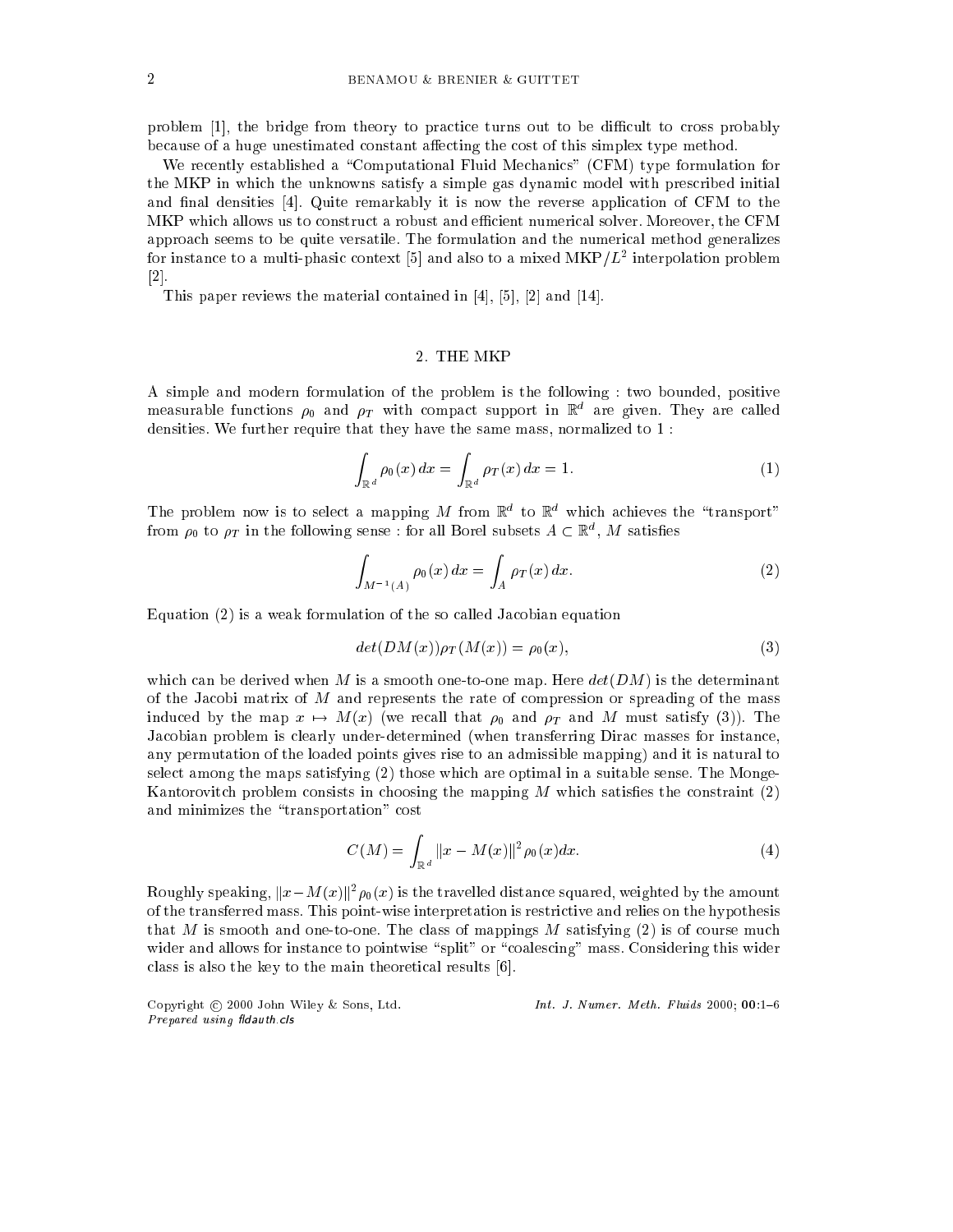**Theorem 2.1.** There is a unique optimal mapping  $\overline{M}$  defined on the support of  $\rho_0$  satisfying (2). The mapping M is characterized as the unique mapping from this class which can be written as the gradient of a convex potential  $\Phi$ :

$$
\bar{M}(x) = \nabla \Phi(x). \tag{5}
$$

The optimal value of the cost (4) also is a distance (squared) called Wasserstein distance between densities  $\rho_0$  and  $\rho_T$ . This distance is usually defined as :

$$
d_{Wa}(\rho_0, \rho_T)^2 = \inf_{\mu} \int |x - y|^2 d\mu(x, y), \tag{6}
$$

where  $\mu$  spans the space of probability measures  $\mathbb{R}^d \times \mathbb{R}^d$  with marginals  $\rho_0$  and  $\rho_T$ . We therefore have

$$
C(\bar{M}) = d_{Wa}(\rho_0, \rho_T)^2. \tag{7}
$$

Regarding the applications of the MKP in Fluid Mechanics, we again refer the reader to the papers, (excellent) surveys and monographs cited in the Introduction.

## 3. A CFM FORMULATION FOR THE MKP

The MKP problem described in the above section is a quadratic space minimization problem in  $M$ , with a non-linear, non-convex and highly degenerate constraint  $(2)$ . We do not know how to numerically enforce this constraint so we instead proposed a reformulation of the problem based on the introduction of a "time" variable  $t$ . We first describe the CFM type problem and then give its relationship with the classical MKP.

We fix a time interval  $[0, T]$  and consider all possible smooth enough, time-dependent, density and velocity fields,  $\rho(t, x) \geq 0$ ,  $v(t, x) \in \mathbb{R}^d$ , subject to the continuity equation

$$
\partial_t \rho + \nabla \phi(\rho v) = 0 \tag{8}
$$

for  $0 < t < T$  and  $x \in \mathbb{R}^d$ , and the initial and final conditions

$$
\rho(0,.) = \rho_0, \quad \rho(T,.) = \rho_T. \tag{9}
$$

Then, our new problem is the minimization of the action

$$
K(\rho, v) = T \int_{\mathbb{R}^d} \int_0^T \rho(t, x) |v(t, x)|^2 dx dt,
$$
\n(10)

amongst all  $(\rho, v)$  satisfying  $(8)$  and  $(9)$ .

Let us point out that a Continuum Mechanics formulation was already implicitly contained in the original problem addressed by Monge : "le problème des remblais et des déblais". Eliminating the time variable was just a clever way of reducing the dimension of the problem. However, from a computational point of view, reintroducing the time variable allows to solve a convex (although not quadratic) space-time minimization problem in the density and momentum variables, namely  $\rho$  and  $m = \rho v$ , with linear constraints. Indeed under this change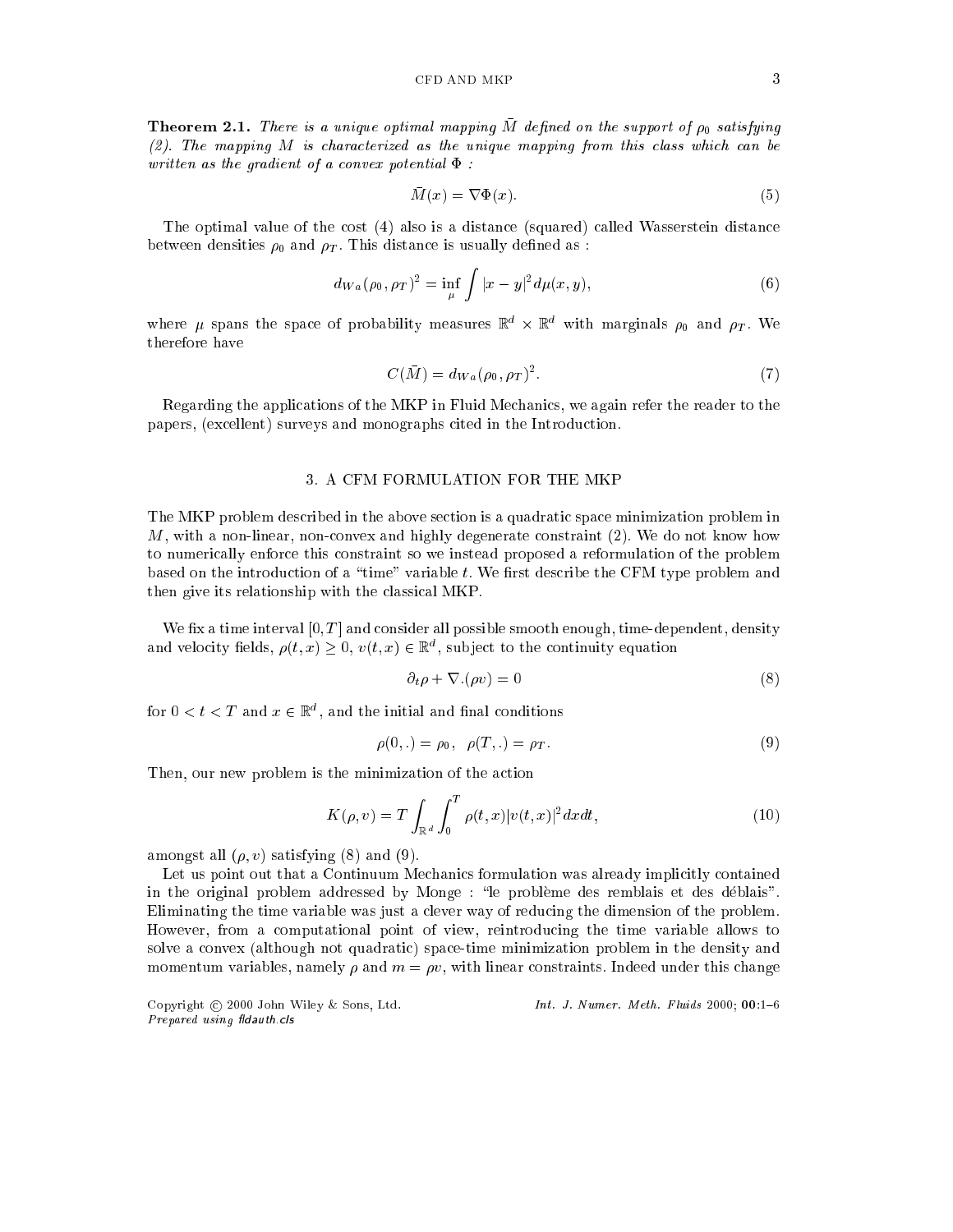of variable, the integrand of (10) is  $\frac{|m(t,x)|^2}{2\rho(t,x)}$  which can be written as the Legendre transform of the indicatrix function of the convex set  $K = \{\{a,b\} : \mathbb{R} \times \mathbb{R}^d \to \mathbb{R} \times \mathbb{R}^d, \ s. \ t. \ a + \frac{|b|^2}{2} \leq \frac{1}{2}$ 0  $pointwise$ 

$$
\frac{|m(t,x)|^2}{2\rho(t,x)} = \sup_{\{a,b\} \in K} [a(t,x)\rho(t,x) + b(t,x).m(t,x)] \tag{11}
$$

and  $K(\rho, v)$  is convex in  $(\rho, m = \rho v)$ . Finally constraint (9) is unchanged but (8) becomes linear

$$
\partial_t \rho + \nabla \cdot m = 0. \tag{12}
$$

This is, in our opinion, a considerable advantage, in spite of the addition of the extra (but not articial) time variable. In addition, the Continuum Mechanics formulation, provides a natural time interpolant  $\rho(t, x)$  of the data  $\rho_0$  and  $\rho_T$  and a velocity field  $v(t, x)$  which moves  $\rho_0$  toward  $\rho_T$ .

The relation between the classical MKP and this "CFM" MKP, formally established in [4], is given by the following proposition

**Proposition 3.1.** The square of the Wasserstein distance is equal to the infimum of

$$
T\int_{\mathbb{R}^d}\int_0^T \rho(t,x)|v(t,x)|^2 dxdt,
$$

among all  $(\rho, v)$  satisfying (8) and (9).

There exists moreover a unique optimal flow

$$
X(0, x) = x, \ \partial_t X(t, x) = v(t, X(t, x))
$$

given in terms of the potential  $\Phi$ 

$$
X(t,x) = x + \frac{t}{T}(\nabla \Phi(x) - x).
$$

A rigorous Hilbertian framework for this problem can be found in [14].

We finally remark that the optimality conditions of this space-time minimization problem are

$$
v(t,x) = \nabla \phi(t,x),\tag{13}
$$

where the potential  $\phi$  is the Lagrange multiplier associated with the constraints (8), (9), and the Hamilton-Jacobi equation

$$
\partial_t \phi + \frac{1}{2} |\nabla \phi|^2 = 0. \tag{14}
$$

In terms of Fluid Mechanics, it means that the optimal solution of (14) (8) is given by a pressureless potential flow.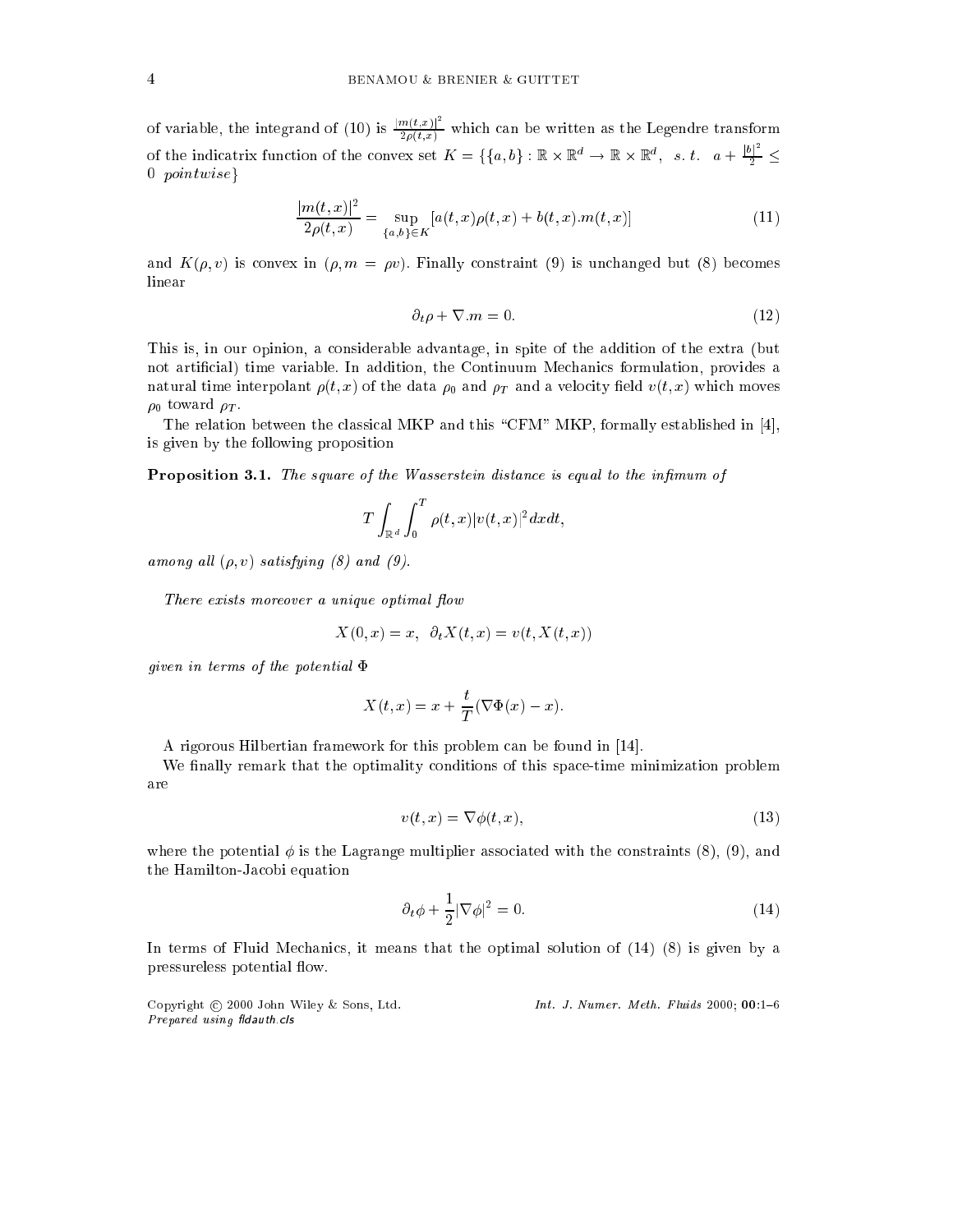## CFD AND MKP  $5$

## 4. TWO GENERALIZATIONS OF THE MKP

## 4.1. The multi-phasic mass transfer problem

We here consider a problem which involves multiple phases  $(\rho_{\alpha}, v_{\alpha})$  ( $\alpha = 1, M$ ) with the constraint that the total mass is prescribed by a given function  $\bar{\rho}$ 

$$
\sum_{\alpha=1}^{M} \rho_{\alpha} = \bar{\rho} \tag{15}
$$

Each phase individually satisfies  $(8)$ 

$$
\partial_t \rho_\alpha + \nabla (\rho_\alpha v_\alpha) = 0, \tag{16}
$$

initial and final conditions like  $(9)$ 

$$
\rho_{\alpha}(0,.) = \rho_{\alpha}^0, \ \rho_{\alpha}(T,.) = \rho_{\alpha}^T \tag{17}
$$

where the  $\rho_\alpha^\circ$  and  $\rho_\alpha^\star$  are given nonnegative functions which satisfy the compatibility conditions

$$
\int \rho_{\alpha}^{0}(x) dx = \int \rho_{\alpha}^{T}(x) dx, \alpha = 1, ..., M.
$$
\n(18)

$$
\int \sum_{\alpha=1}^{M} \rho_{\alpha}^{0}(x) dx = \int \bar{\rho}(t, x) dx, t \in [0, T].
$$
\n(19)

The generalization of the MKP now is to minimize the sum of the kinetic energies

$$
K(\rho, v) = \frac{1}{2} \sum_{\alpha=1}^{M} \int_{0}^{T} \int \rho_{\alpha}(t, x) |v_{\alpha}(t, x)|^{2} dx dt
$$
\n(20)

where  $\rho = (\rho_1, ..., \rho_M)$  and  $v = (v_1, ..., v_M)$  satisfy the constraints (15-17) above.

This multi-phasic "CFM" MKP problem can be solved numerically using the same technique as in the mono-phasic case (see [5]). The optimality conditions for the Lagrange multipliers  $(\phi_{\alpha})$  associated to the constraints (16) and a new multiplier p for the global constraint (16) are

$$
\partial_t \phi_\alpha + \frac{|\nabla_x \phi_\alpha|^2}{2} + \frac{p}{\mu_\alpha} = 0, \alpha = 1, ..., M. \tag{21}
$$

These equations are again very similar to the optimality equations for the mono-phasic problem. However, because of the incompressibility constraint  $(15)$  a pressure p appears in the Hamilton-Jacobi equation (21), inducing the expected coupling between all phases. Notice that, taking  $\bar{\rho} \equiv 1$ , we recover the homogenized vortex-sheet model discussed in [7] where the existence of "variational solutions" for this problem is proven.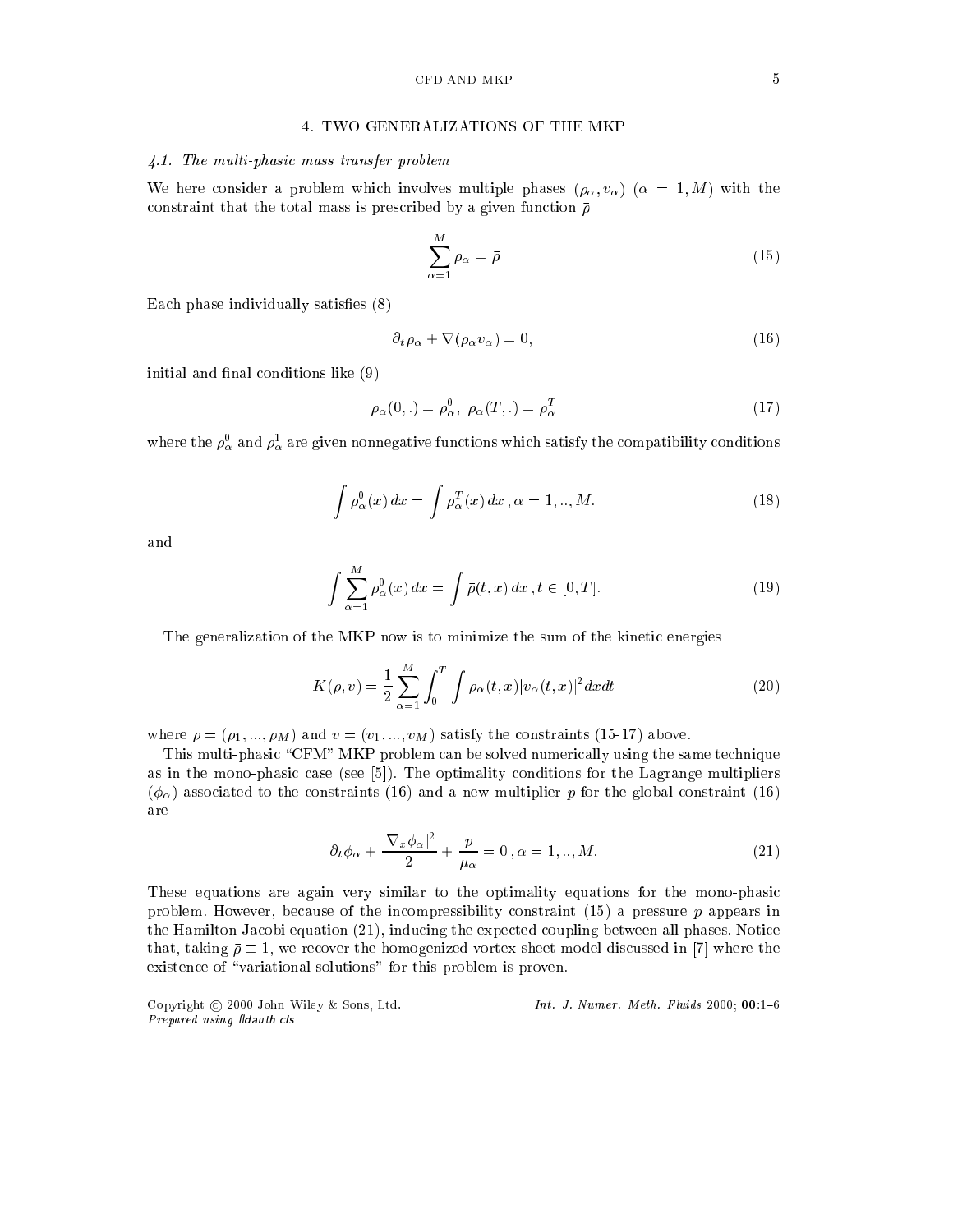#### 4.2. A mixed MKP/L2 interpolation problem

Before explaining this mixed problem, let us point out that it is possible to express the  $L^2$ distance using a similar time-dependent formulation. We consider the minimization problem

$$
d_{L^2}^2(\rho_0, \rho_1) = \inf_{\rho, v} \{ \frac{1}{T} \int_{\mathbb{R}^d} \int_0^T |\partial_t \rho(t, x)|^2 dx dt \},
$$
\n(22)

with  $(\rho, v)$  again subject to the constraints (8) and (9). The optimization problem does not depend on  $v$  anymore and the constraint  $(8)$  is just mentioned here by analogy with section 2.1. We again have a convex minimization problem. The cost function appearing on the right hand side of (22) can be differentiated, and the optimality conditions simply express the fact that the optimal  $\rho(t, x)$  satisfies (9) and

$$
\partial_{tt}^2 \rho = 0. \tag{23}
$$

The optimal solution is therefore directly given by the time interpolation formula

$$
\rho(t,x) = \frac{\rho_T(x) - \rho_0(x)}{T}t + \rho_0(x).
$$
\n(24)

Replacing  $\partial_t \rho$  in (22), we obtain the claimed  $L^2$  distance.

So it is quite tempting to make an intrinsic interpolation between the  $L^2$  and Wasserstein distances. The mixed distance is defined likewise by

$$
d_{was/L^2}(\rho_0, \rho_1)^2 = \inf_{\rho, v} \{ T \int_{\mathbb{R}^d} \int_0^T \theta \rho(t, x) |v(t, x)|^2 + (1 - \theta) \frac{|\partial_t \rho(t, x)|^2}{2} dx dt \}
$$
(25)

where  $(\rho, v)$  must again satisfy the constraints (8) and (9). The parameter  $\theta \in [0, 1]$  is the interpolation parameter. Of course as  $\theta = 1$  or  $\theta = 0$  we recover respectively the Wasserstein or the  $L^2$  distances.

A discussion about the motivation for this object and an illustration of the rather different properties of the  $L^2$  and Wasserstein distances can be found in  $|4|$  where a numerical method is proposed to solve (25).

# 5. NUMERICAL RESOLUTION

The  $L^2$  MKP can be written as a saddle-point problem by introducing a space-time dependent Lagrange multiplier  $\phi(t, x)$  for constraints (8) and (9). The Lagrangian is given by :

$$
L(\phi, \rho, m) = \int_0^T \int_D \left[\frac{|m|^2}{2\rho} - \partial_t \phi \rho - \nabla_x \phi \cdot m\right] - \int_D [\phi(0,.)\rho_0 - \phi(T,.)\rho_T],\tag{26}
$$

where the terms involving  $\phi$  come from (8) by integration by part and using the boundary conditions (9).

Given initial and final densities  $\rho_0$  and  $\rho_T$ , the  $L^2$  MKP is equivalent to the saddle-point problem :

$$
\inf_{\rho,m} \sup_{\phi} L(\phi,\rho,m). \tag{27}
$$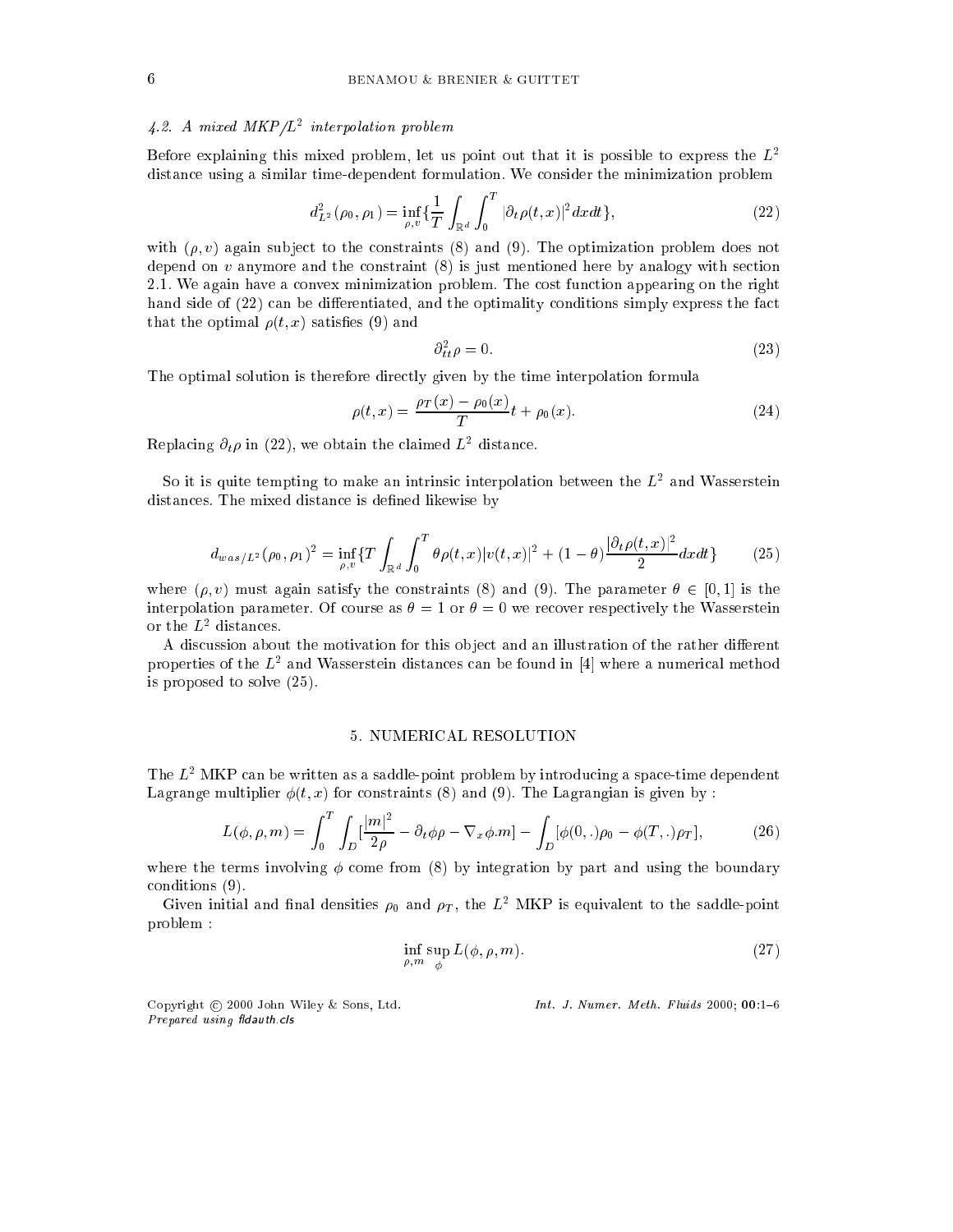

Figure 1. Contours plots of the density at successive time steps

This saddle-point formulation can be recast (using (11)) in a form matching the problem of the elastoplastic deformation of a cylindrical rod as presented in [13]. In this note, the Lagrangian is first "augmented" and an efficient algorithm from  $[13]$ , called ALG2, based on relaxations of the Uzawa algorithm is used. We follow the same line as in [4] (and refer to this paper for more details) to solve the problem. We get a three step iterative method which constructs a sequence converging to the saddle-point. The more expensive part of the algorithm is the iteration of a space-time Laplace equation.

Our favorite test case is periodic in space and we therefore implicitly consider an infinite grid of similar (here square) cells. The initial density is an infinite array of Gaussian functions centered inside the cells and the final density is the same array but the Gaussian functions have been shifted to the corners of the cells. As discussed in [4] the optimal Wasserstein mapping splits the Gaussian in four and sends each part to the corners. The optimal transfer is not a simple translation, as one would superficially think, but is rather one that splits each Gaussian function into four pieces, sending each of them to the nearest corner (Figure 1).

A second approach consists in the elimination of the \two point boundary value problem" by relaxing the final constraint on the density  $\rho(T,x) = \rho_T$  and enforce it using a penalization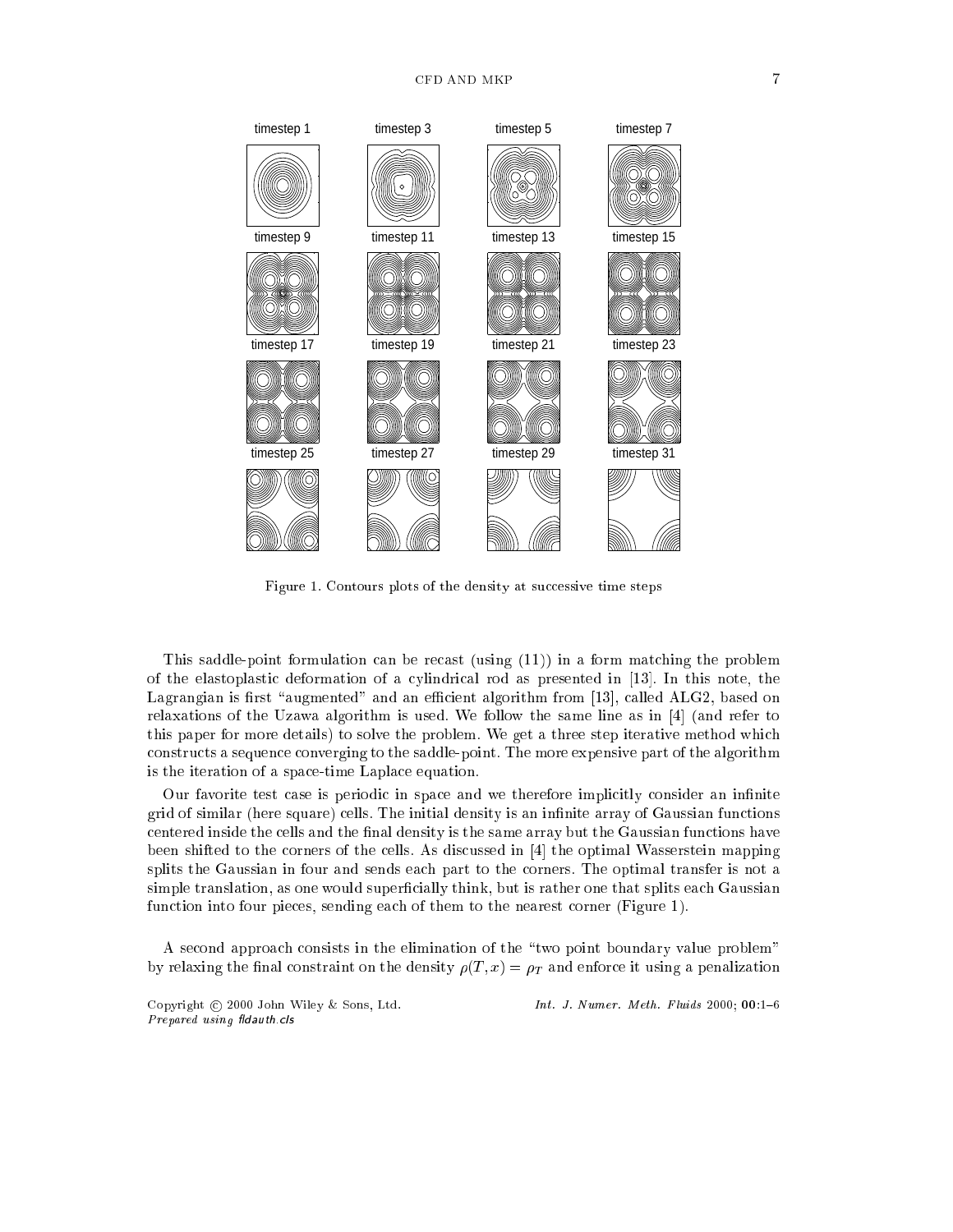term added to the cost function. We have used this approach to treat the general mixed  $\rm MKP/L^{2}$  problem to which the Augmented Lagrangian technique does not seem to apply. Thus we consider

$$
d_{relax}(\rho_0, \rho_1)^2 = \inf_m \{ T \int_{\mathbb{R}^d} \int_0^T \theta \frac{|m|^2}{2\rho} + (1 - \theta) \alpha \frac{|\partial_t \rho|^2}{2} dx dt
$$
  
+ 
$$
\int_{\mathbb{R}^d} \gamma \frac{|\rho(T, x) - \rho_T(x)|^2}{2} dx, \}
$$
 (28)

where  $\gamma$  is a positive penalty parameter. Note that  $\rho$  is no more a minimization variable but a state variable solution of (8) where m and the initial conditions  $\rho(0, x) = \rho_0$  are given (we have dropped the final condition). This approach simplifies considerably this optimization problem which now becomes an optimal control problem. A classical technique to evaluate the gradient of the cost function is to use direct/adjoint problems. We have done so and embedded this approach into a conjugate gradient algorithm.

We now present the computation for different values of  $\theta$ . The test case is similar to the one presented for the augmented Lagrangian method but a small constant has been added to the density. Indeed this second algorithm is very sensitive to the absence of mass. This feature is not shared by the Augmented Lagrangian method which seems robust when dealing with zero values for the mass (e.g., we can treat the case involving characteristic functions).

Figure 2 shows the contours plots of the densities at successive time steps for three different values of  $\theta$ :  $\theta = 1$  is the pure Wasserstein problem which splits the Gaussian in four parts and translates the mass to the corners,  $\theta = 0$  is the pure  $L^2$  problem which is a simple pointwise in space and linear in time interpolation between initial and final density and  $\theta = 0.5$  is a mixed problem which "interpolates" between the two extreme behavior. For all computations  $\gamma = 10$ .

Finally, we show a simulation of a bi-phasic transport. The global mass  $\bar{\rho}$  is a constant. The initial and final density for the first phase is similar to our first test case (figure 1) and the second phase is completely determined by (15). The numerical method arises from the augmented Lagrangian technique [5].

The level lines of the first density are given in figure 3. The global mass  $\bar{\rho}$  is chosen small enough so that the mass cannot concentrate above a given level and this effect competes with the transport of the split four parts of the Gaussian observed in Figure 1. The mass is tranferred in an elongated almond shape to lower its maximum level.

#### **REFERENCES**

- 1. M. L. Balinski. A competitive (dual) simplex method for the assignment problem. Math. Programming 1986; 34(2):125-141.
- 2. J.-D. Benamou, Y. Brenier. Mixed <sup>l</sup> <sup>2</sup> /wasserstein optimal mapping between prescribed density functions. J. Optim. Theory Appl., to appear 2001;  $111(2):225-271$ .
- 3. J.-D. Benamou, Y. Brenier. Weak existence for the semi-geostrophic equations formulated as a coupled monge-ampere/transport problem.  $SIAM$  J. Applied Math. 1998; 58(5):1450-1461.
- 4. J.-D. Benamou, Y. Brenier. A computational fluid mechanics solution to the monge-kantorovich mass transfer problem.  $Number. Math. 2000; 84:375-393.$
- 5. J.-D. Benamou, Y. Brenier, K. Guittet. Numerical resolution of a multiphasic optimal mass transport problem. preprint.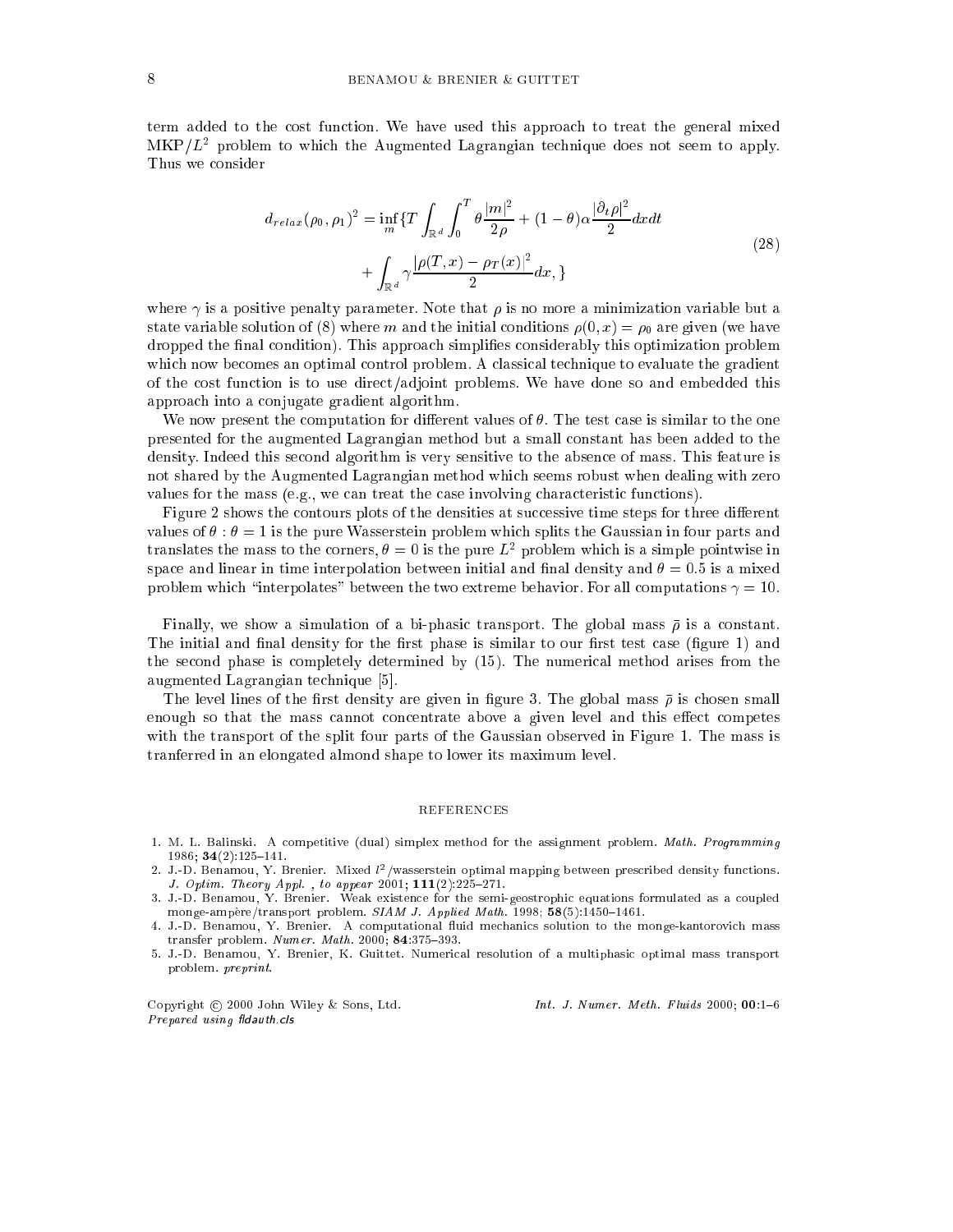

Figure 2. Contours plots of the density at successive time steps for the Conjugate Gradient algorithm,  $\beta = 1, 0.8, 0,$   $\gamma = 10.$